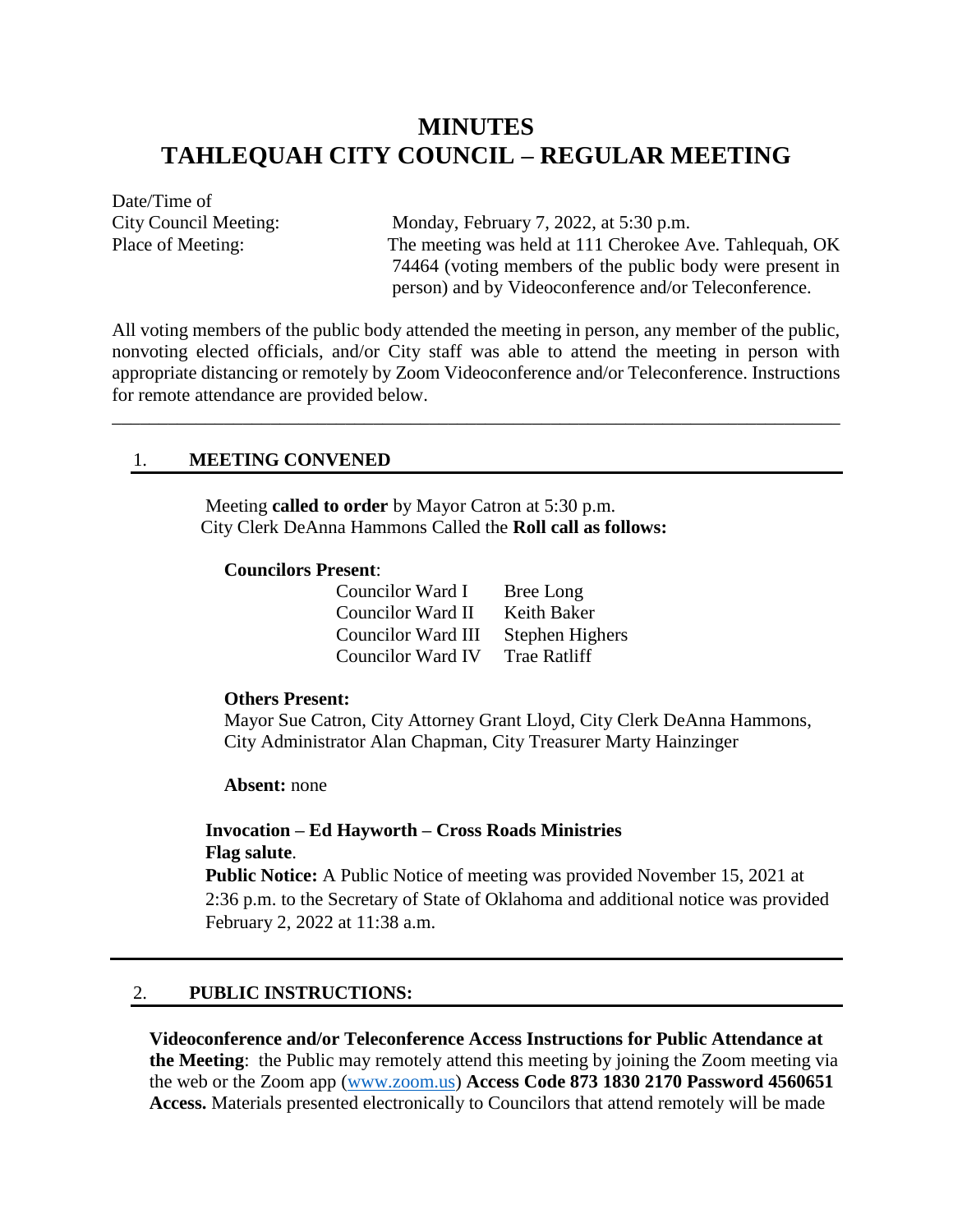available to those Councilors via the Zoom meeting platform and/or or another digital platform. If you wish to receive a copy of any materials that are presented to the City Council via Zoom or otherwise, please submit your request to [cityclerk@cityoftahlequah.com.](mailto:cityclerk@cityoftahlequah.com)

**Videoconference and/or Teleconference Notice**: This meeting will include communication by City Staff to the City Council, and those communications may be by auditory communication or by visual and auditory communication. Communication by and between the City Council and/or members of the Public may be limited to auditory only communication.

The Public may ask questions during the discussion of each agenda item by typing the word "question" along with his or her name in the chat bar and waiting to be called on. If communicating via the Zoom Videoconference and/or Teleconference, the Mayor will call upon you to unmute yourself so that you may speak. Only questions spoken out loud are allowed to be responded to. Please do not type out your questions in the chat bar.

Should there be any technical difficulties during the meeting please refer to the City of Tahlequah website and/or City of Tahlequah Facebook page as the City will address any issues and/or provide further instructions.

# 3. **PUBLIC COMMENTS**

There were no public comments made.

### 4. **CONSENT AGENDA**

Councilor Highers made a motion and Councilor Ratliff seconded to approve the consent agenda as follows:

- a) To approve the minutes of the January 3 & January 19, 2022 City Council meetings.
- b) To approve the monthly check register for January 2022.
- c.) To acknowledge receipt of December Financial Statement.
- d.) To acknowledge receipt of January P-Card Statement.
- e.) To authorize payment of one-time stipend, referenced in Article 23 Section 7 of the Agreement between the City of Tahlequah and International Association of Firefighters Local 4099 2021-2022, out of remaining Expenditure Reimbursement Funds and existing ARPA funds approving budget re-allocation and fund transfer.
- f.) To appoint Ms. Betty Brown to the Historic Preservation Board replacing Mr. Richard Zellner with term ending May 2026.
- g.) To appoint Ms. Patsy Ann Smith to the Historic Preservation Board replacing Mr. Terry Osborne with term ending May 2027.
- h.) To reappoint Ms. Tammy Phillips to the Historic Preservation Board with term ending May 2023.
- **i.) Removed to be heard in Regular Session by Councilor Baker.**
- j.) To reappoint Ms. Bree Long to the Tahlequah Public Works Authority Board with term ending May 2026.
- k.) To reappoint Mr. Todd Mutzig to the Tahlequah Public Works Authority Board with term ending May 2026.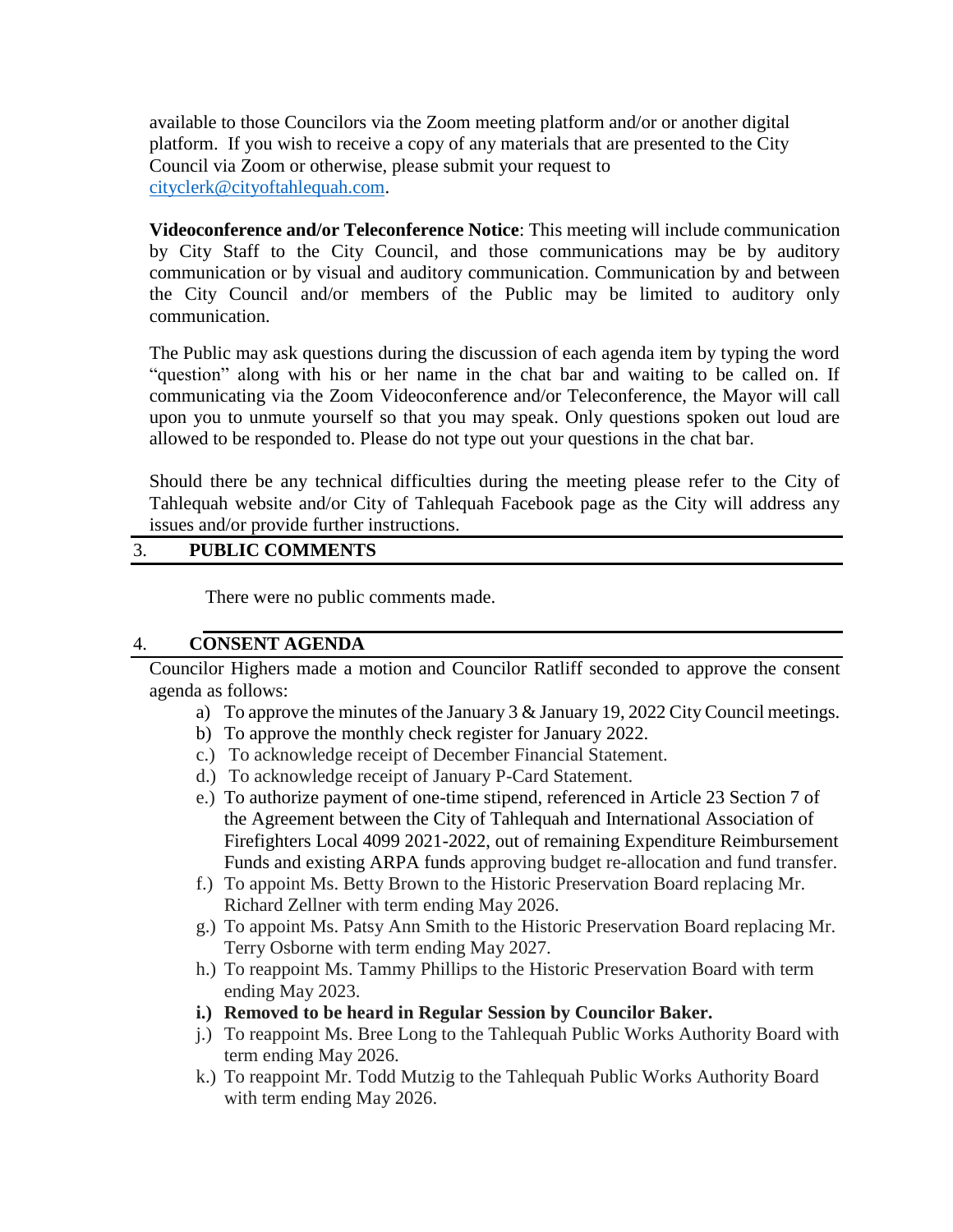- l.) To reappoint Mr. Darell Christopher to the Cemetery Board with term ending May 2026.
- m.) To appoint Dr. Douglas Nolan to the Tahlequah Hospital Authority Board replacing Ms. Judy Williams with term ending May 2024.
- n.) To appoint Ms. Connie Davis to the Tahlequah Hospital Authority Board replacing Ms. Susan Plumb with term ending May 2025.
- o.) To reappoint Dr. Charles Gosnell to the Tahlequah Hospital Authority Board with term ending May 2025.
- p.) To approve the Preliminary/Final plat of Schlotzsky's located at 3452 S. Muskogee Avenue.
- q.) To approve the Preliminary/Final Plat of Tropical Smoothie Café, located at 3478 S. Muskogee Avenue.
- r.) To accept the resignation from Matt Kenyon, Computer Support Specialist in the IT Department, effective January 21, 2022.
- s.) To accept the resignation from Dorsette Price, PT Laborer in the Parks and Recreation Department, effective January 26, 2022.
- t.) To hire Grant Webb, Part Time Laborer (552) in the Parks and Recreation Department at \$9.50 per hour.
- u.) To hire Kyle Turley, Patrolman III in the police department at \$43,137.79 effective February 8, 2022.
- v.) To hire Justin Jackson as a Full Time Dispatcher at \$27,671.00, in the Police Department effective February 8, 2022.
- w.) To approve a Public Utility Easement provided by (Grantor) Holly C. Berry to the City of Tahlequah ( Grantee) with the following legal description: A 20.00 feet wide strip of land lying in part of the SEl/4 of Section 9, Tl 6N, R22E, Cherokee County, Oklahoma being more particularly described as follows: Commencing at the Southeast corner of said SEl/4, thence S88°29'01 "W along the South line of said SEl/4 18.05 feet; thence NOl 030'59"W 16.50 feet to the point of beginning; thence S88°29'01 "W 25.31 feet; thence N39°18'02"W 23.41 feet; thence S88°29'01 "W 327.72 feet; thence N02°12'!3"W

20.00 feet; thence N88°29'01 "E 337.76 feet; thence S39°18'02"E 48.71 feet to the point of beginning. Containing 0.17 acres, more or less.

- x.) To approve a Public Utility Easement provided by (Grantor) William L. Berry to the City of Tahlequah (Grantee) with the following legal description: A20.00 fee wide strip of land lying in part of Lot 7, Block 1 of Indian Meadows Estates, a subdivision in Section 10, T16N, R22E, Cherokee County, Oklahoma being more particularly described as follows: Commencing at the Northeast corner of said Lot 7, thence S01° 40'29"E along the East line thereof 46.42 feet to the point of beginning; thence S01°40'29"E along said East line 23.34feet; thence N60°39'53"W 68.66 feet to the northerly line of said Lot 7; thence N58°01'32"E along said northerly line 22.80 feet; thence 60°39'53"E 45.69 feet to the point of beginning. Containing 0.03 acres, more or less. Together with an additional width of 20.00 feet adjacent and parallel to each die of said strip for temporary construction easements.
- y.) To approve a Public Utility Easement provided by (Grantor) Michael W. Hammond to the City of Tahlequah (Grantee) with the following legal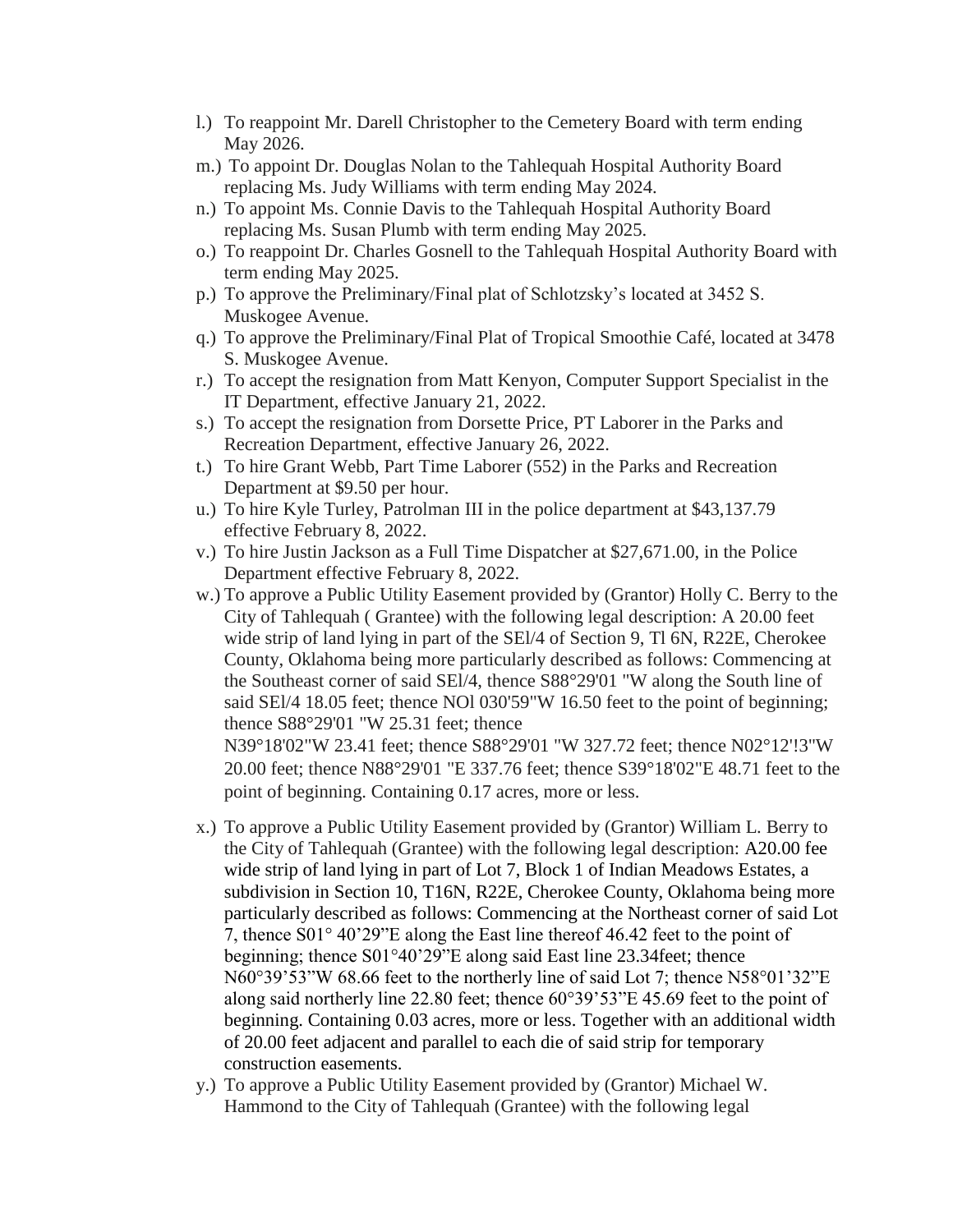description: A 25.00 feet wide strip of land lying in part of the El/2 El/2 SWl/4 SWl/4 of Section 10, Tl6N, R22E, Cherokee County, Oklahoma being more particularly described as follows: Commencing at the Southwest comer of said El/2 El/2 SW!/4 SWl/4, thence N0l 044'48"W along the West line thereof 16.50 feet to the point of beginning, said point being on the northerly section line statutory right-of-way line; thence NO I 040'39"W along said West line I, 150.71 feet; thence S60°39'5 3"E 29.17 feet; thence SO I 040'29"E 1,135.43 feet to said northerly section line statutory right-of-way line; thence S87°43'54"W 25.00 feet to the point of beginning. Containing 0.66 acres, more or less. Together with an additional width of 20.00 feet adjacent and parallel to the easterly side of said strip for a temporary construction easement.

z.) To acknowledge receipt of Tahlequah Chamber of Commerce Audited Financial Statements and Notes for Fiscal Year Ended June 30, 2021.

*Vote:* Ayes: Long, Baker, Highers, Ratliff Nays: none Motion carried.

**\_\_\_\_\_\_\_\_\_\_\_\_\_\_\_\_\_\_\_\_\_\_\_\_\_\_\_\_\_\_\_\_\_\_\_\_\_\_\_\_\_\_\_\_\_\_\_\_\_\_\_\_\_\_\_\_\_\_\_\_\_\_\_\_\_\_\_\_\_\_**

# 5. **ANNOUNCEMENTS, PRESENTATIONS AND REPORTS**

Recognition of Years of Service for **February** Employees: **NONE**

Tahlequah **Employee of the Month, Tiffany Coons**, **recognized** for February 2022.

\_\_\_\_\_\_\_\_\_\_\_\_\_\_\_\_\_\_\_\_\_\_\_\_\_\_\_\_\_\_\_\_\_\_\_\_\_\_\_\_\_\_\_\_\_\_\_\_\_\_\_\_\_\_\_\_\_\_\_\_\_\_\_\_\_\_\_\_\_\_\_\_\_\_\_\_\_\_

Report from Library – Verbal report provided Report from Chamber of Commerce – Verbal report provided Report from Tour Tahlequah a Department of the Tahlequah Area Chamber of Commerce – Verbal report provided Report from the Tahlequah Main Street Association – Verbal and written report provided

## **REGULAR SESSION**

6. Councilor Baker removed consent item (i) to be heard in regular session.

Councilor Baker made a motion and Councilor Ratliff seconded to **DENY** the appointment of Ms. Christy Landsaw to the Tahlequah Regional Development Authority Board replacing Mr. Dower Combs with term ending February 2025.

*Vote:* Ayes: Baker, Highers, Ratliff **Abstained: Long** Motion carried.

- 7. Recognition was given regarding years of service on the Tahlequah Hospital Authority Board of Mrs. Susan Chapman Plumb serving 3.5 years and Mrs. Judy Williams, CPA serving 20 years.
- 8. Councilor Highers made a motion and Councilor Ratliff seconded to approve **Ordinance No. 1331-2022**, an ordinance changing the ward boundaries of the City of Tahlequah as required by the State of Oklahoma after each federal census.